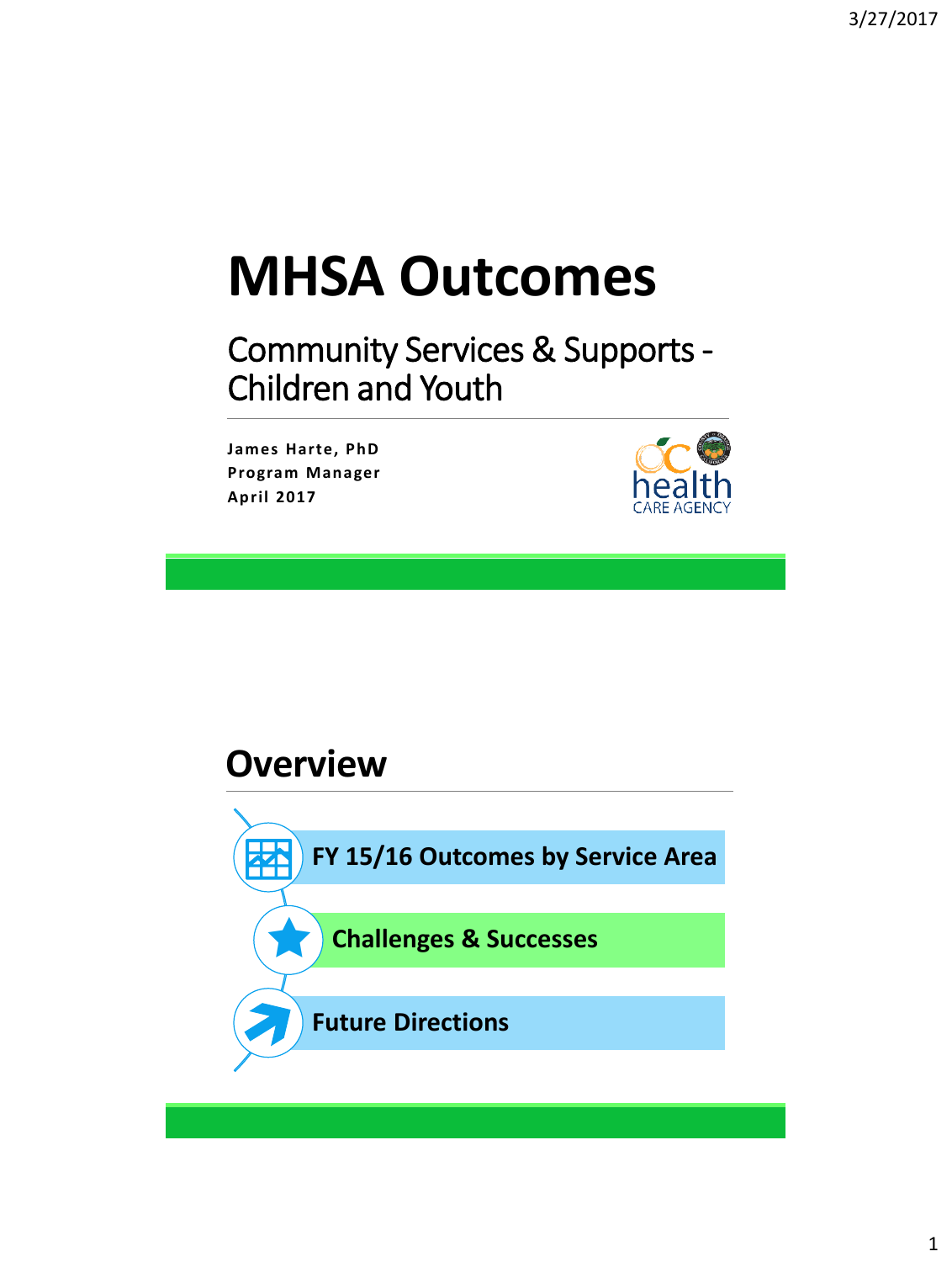#### **Children's CSS Service Areas**



#### **Crisis Services**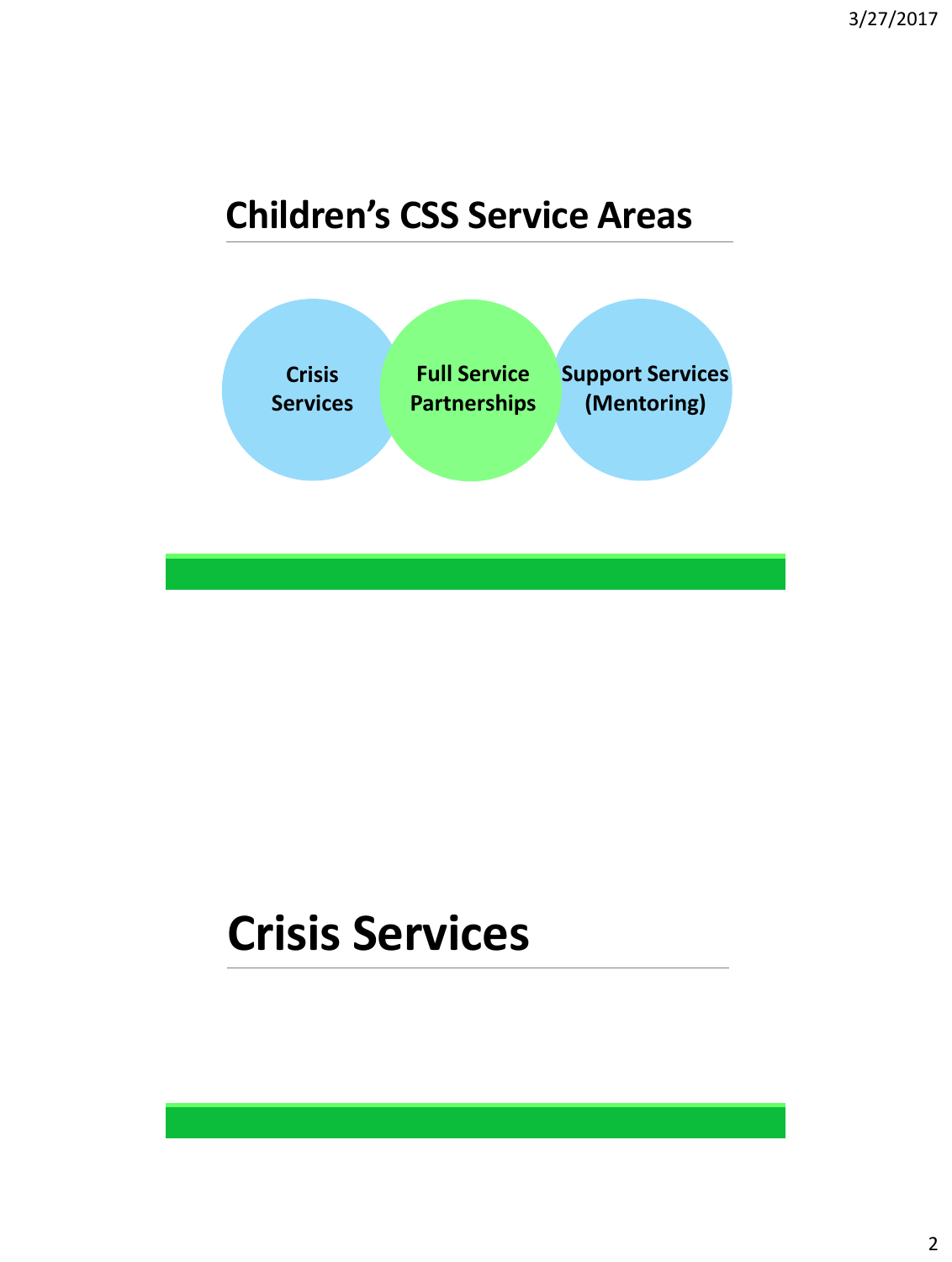### Children's CAT

| <b>Services</b>                | • Mobile response to any<br>child experiencing a<br>psychiatric emergency |
|--------------------------------|---------------------------------------------------------------------------|
| <b>Hours</b>                   | • 24/7                                                                    |
| FY 15/16<br><b>Evaluations</b> | • 2605                                                                    |

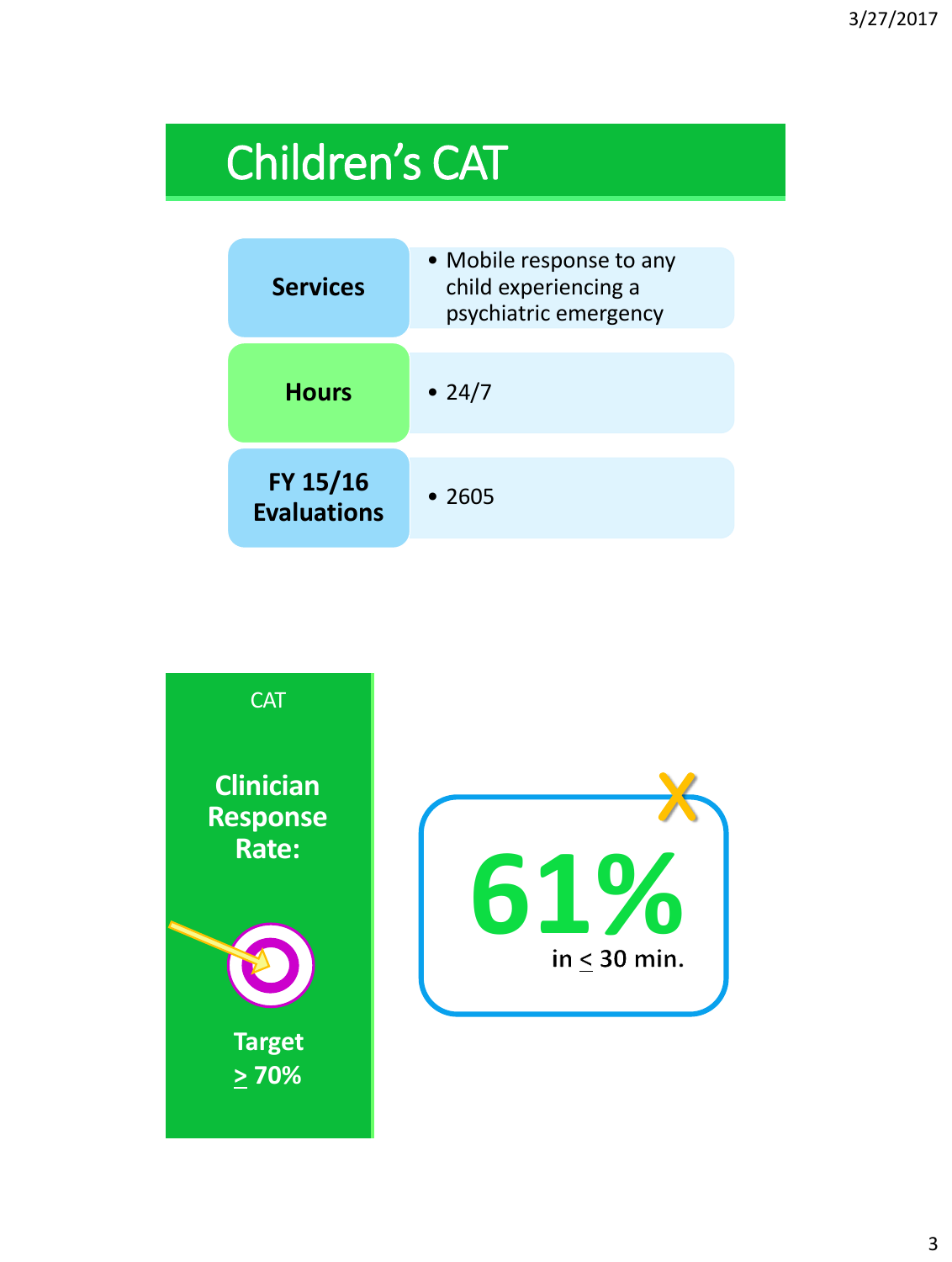#### In-Home Crisis Stabilization

| <b>Services</b>               | • Intensive<br>• Family-centered<br>• In home |
|-------------------------------|-----------------------------------------------|
| Length of<br><b>Stay</b>      | • Short-term (about 3<br>weeks)               |
| FY 15/16<br><b>Admissions</b> | • 327 children and families                   |

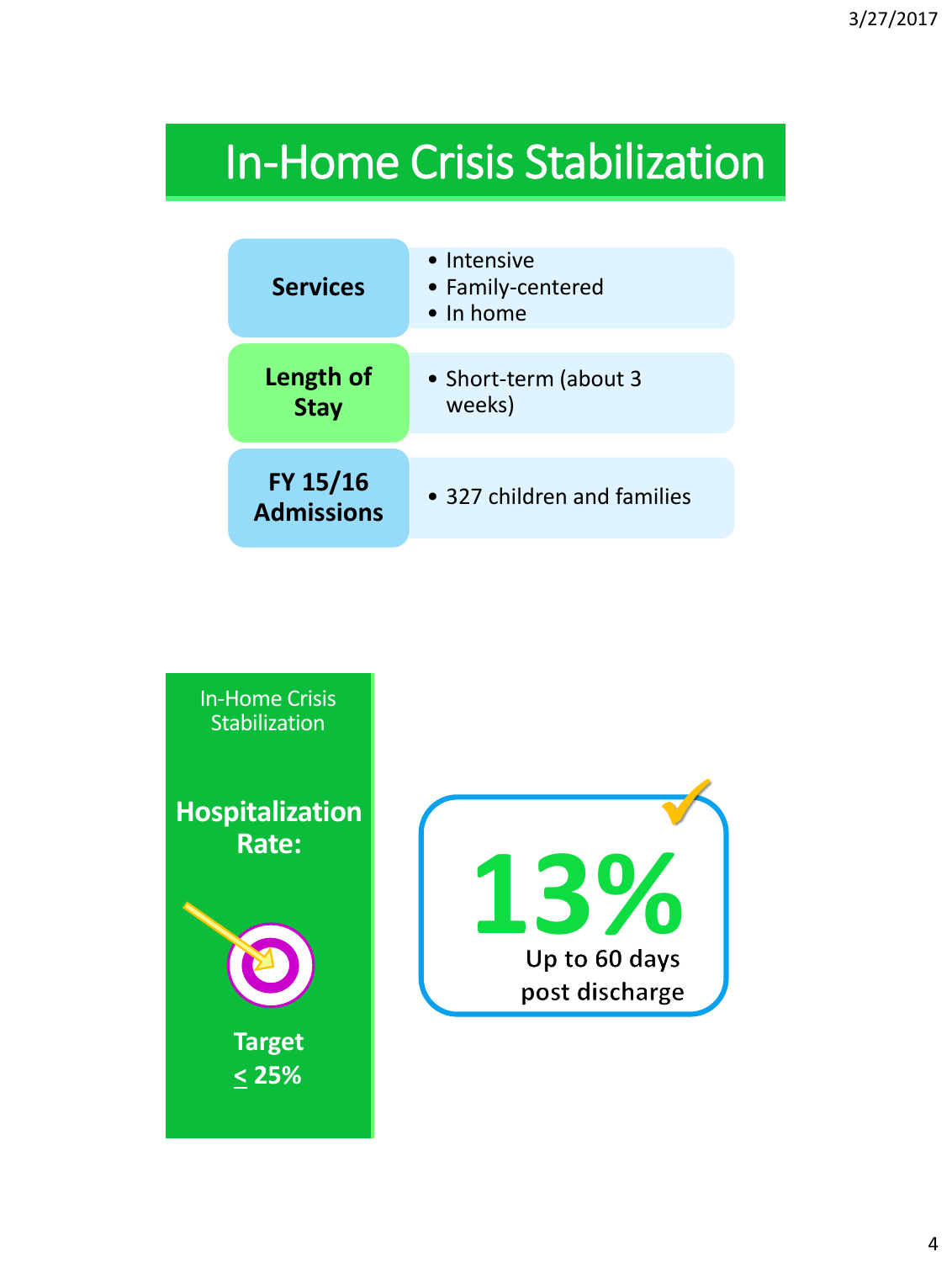### Crisis Residential

| <b>Services</b>               | • Intensive, youth-centered<br>• Family-involvement<br>• Home-like environment |
|-------------------------------|--------------------------------------------------------------------------------|
| Length of<br><b>Stay</b>      | • Short-term, about 3 weeks                                                    |
| FY 15/16<br><b>Admissions</b> | • 181 children<br>$\bullet$ 114 TAY                                            |

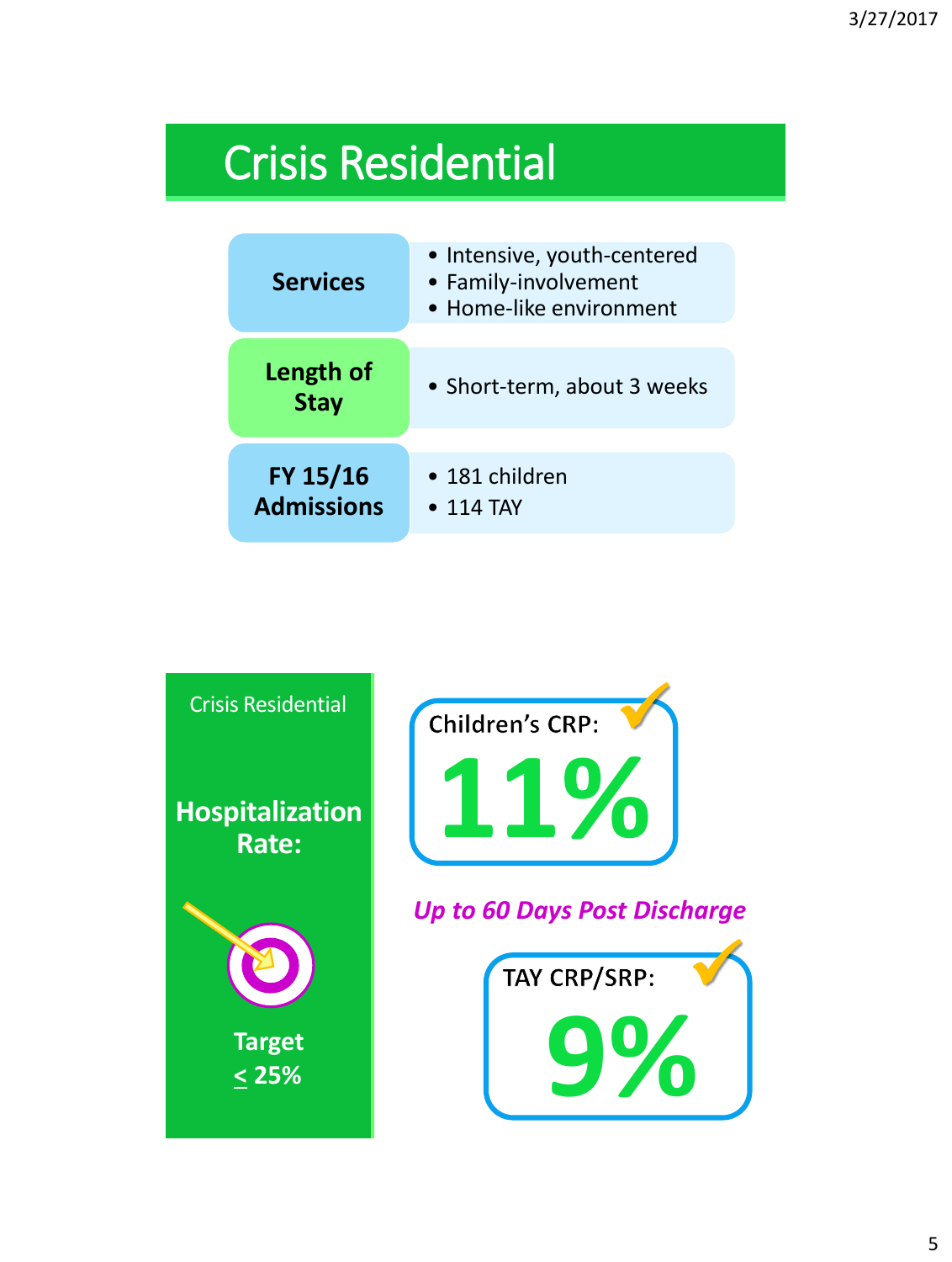## **Full Service Partnerships**

### Full Service Partnerships

| <b>Services</b>                    | • Intensive<br>• Community-based<br>• Wrap-around                              |
|------------------------------------|--------------------------------------------------------------------------------|
| <b>Target</b><br><b>Population</b> | • Culturally/linguist. isolated<br>· Juvenile justice<br>• Homeless/at risk of |
| FY 15/16<br><b>Admissions</b>      | • 297 children<br>• 775 TAY                                                    |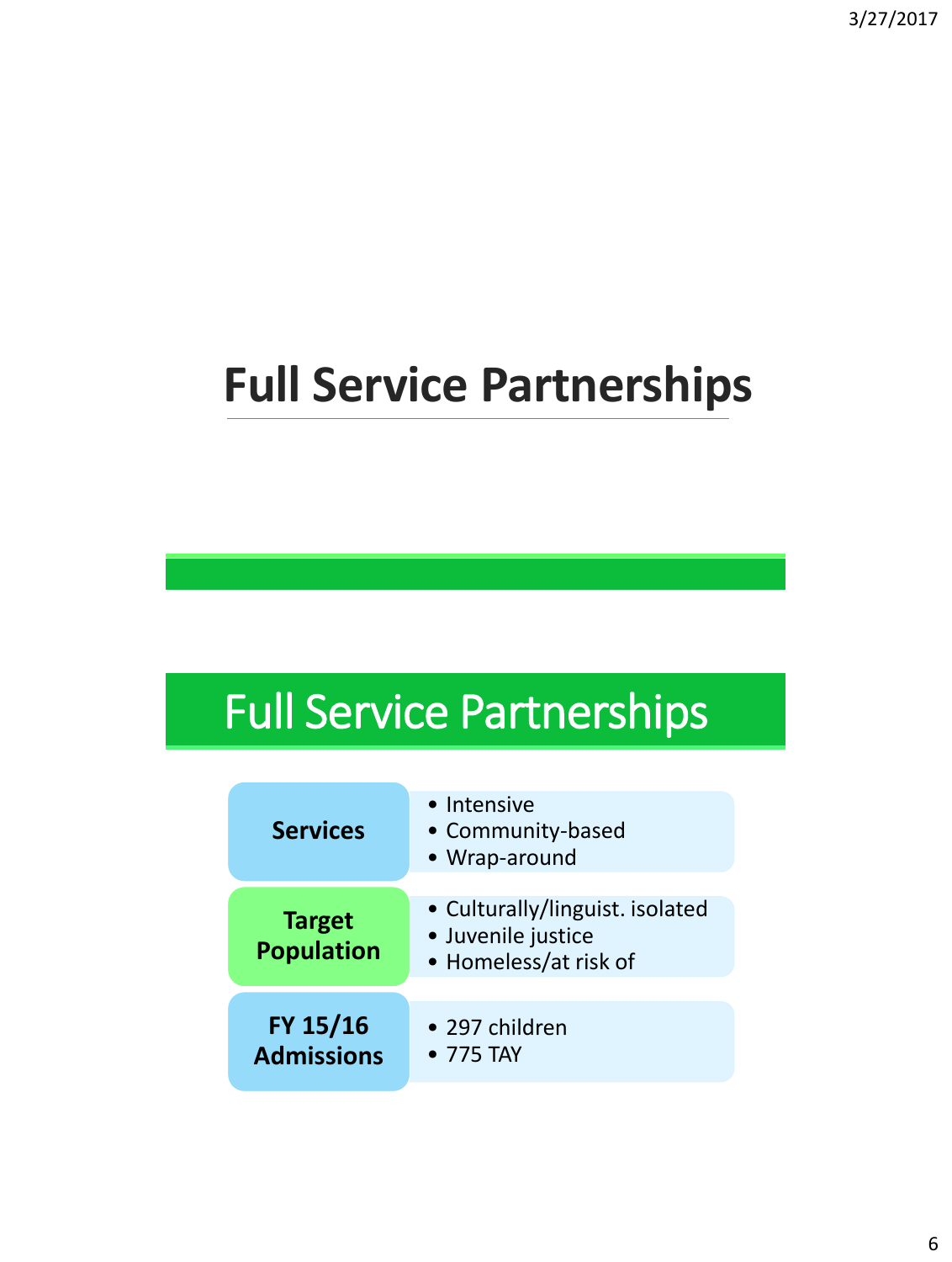|                       | <b>Children's FSPs</b>                                                | <b>TAY FSPs</b>                                                      |
|-----------------------|-----------------------------------------------------------------------|----------------------------------------------------------------------|
| $\mathbf{f}$          | 68% <b>!</b>                                                          | 67%↓                                                                 |
| Hospitalization       | Before:<br>14.5 days<br>4.6 days<br>After:                            | <b>Before:</b><br>31.0 days<br>10.3 days $*$<br>After:               |
| <b>Homelessness</b>   | 80% <b>!</b><br><b>Before:</b><br>40.6 days<br>8.1 days $*$<br>After: | 77% <b>!</b><br><b>Before:</b><br>82.8 days<br>18.8 days *<br>After: |
| <b>Incarcerations</b> | 36%#<br><b>Before:</b><br>39.7 days<br>$25.3$ days<br>After:          | <b>77%1</b><br>91.2 days<br>Before:<br>20.6 days $*$<br>After:       |
|                       | <b>Before = 12 months prior to enrollment in FSP</b>                  | * p < .05<br>After = During FY 15/16                                 |



**Before** *= 12 months prior to enrollment in FSP* **After** *= During FY 15/16 \* p* **< .05**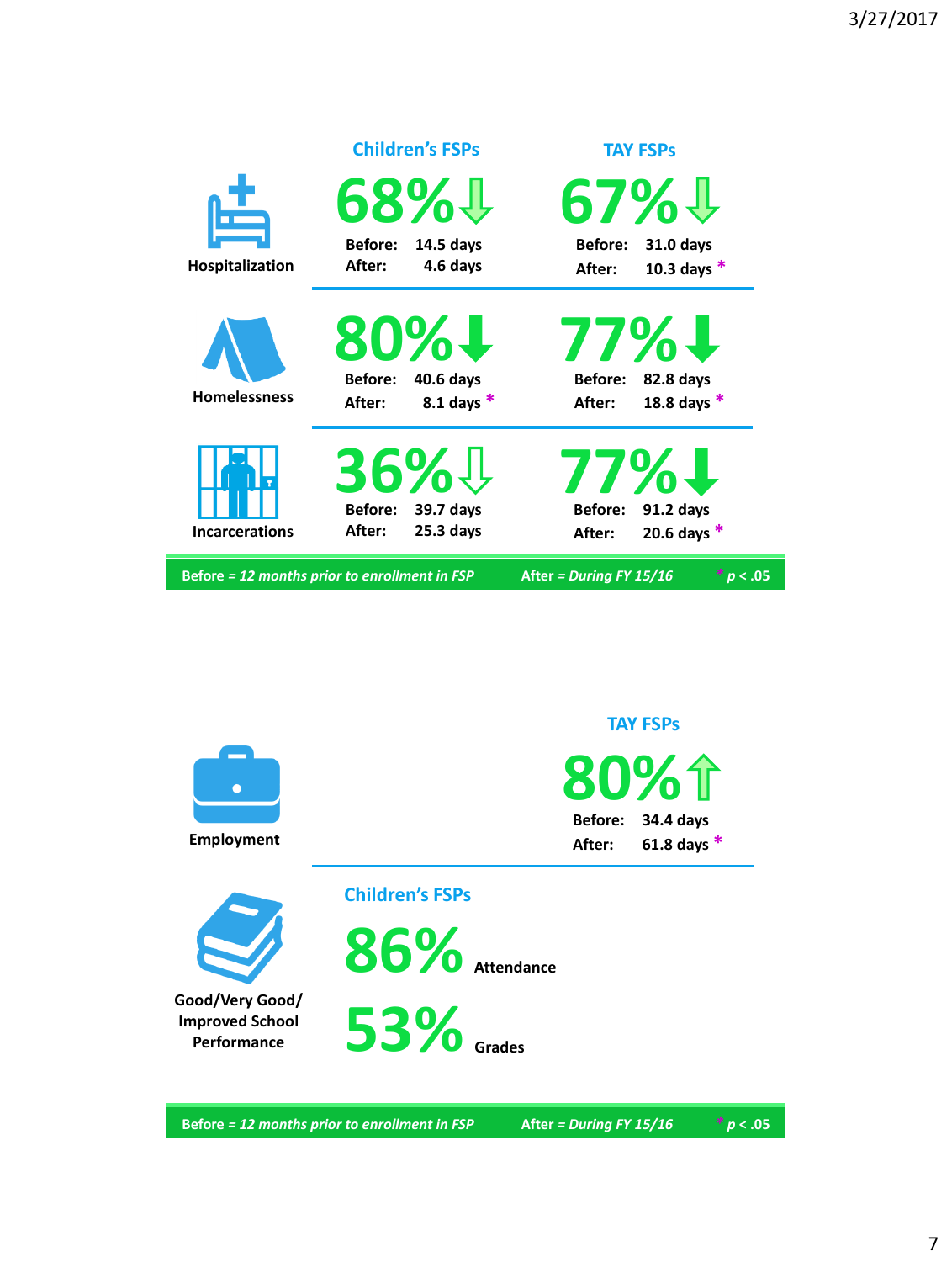### **Mentoring**

### Child & Youth Mentoring

| <b>Services</b>                             | • Community-based<br>• Youth- and family-centered<br>• Youth and Parent Mentors |
|---------------------------------------------|---------------------------------------------------------------------------------|
| <b>Target</b><br><b>Population</b>          | • Receiving County or<br>County-contracted<br>outpatient services               |
| FY 15/16<br><b>Numbers</b><br><b>Served</b> | • 110 children<br>• 84 TAY<br>• 21 parents                                      |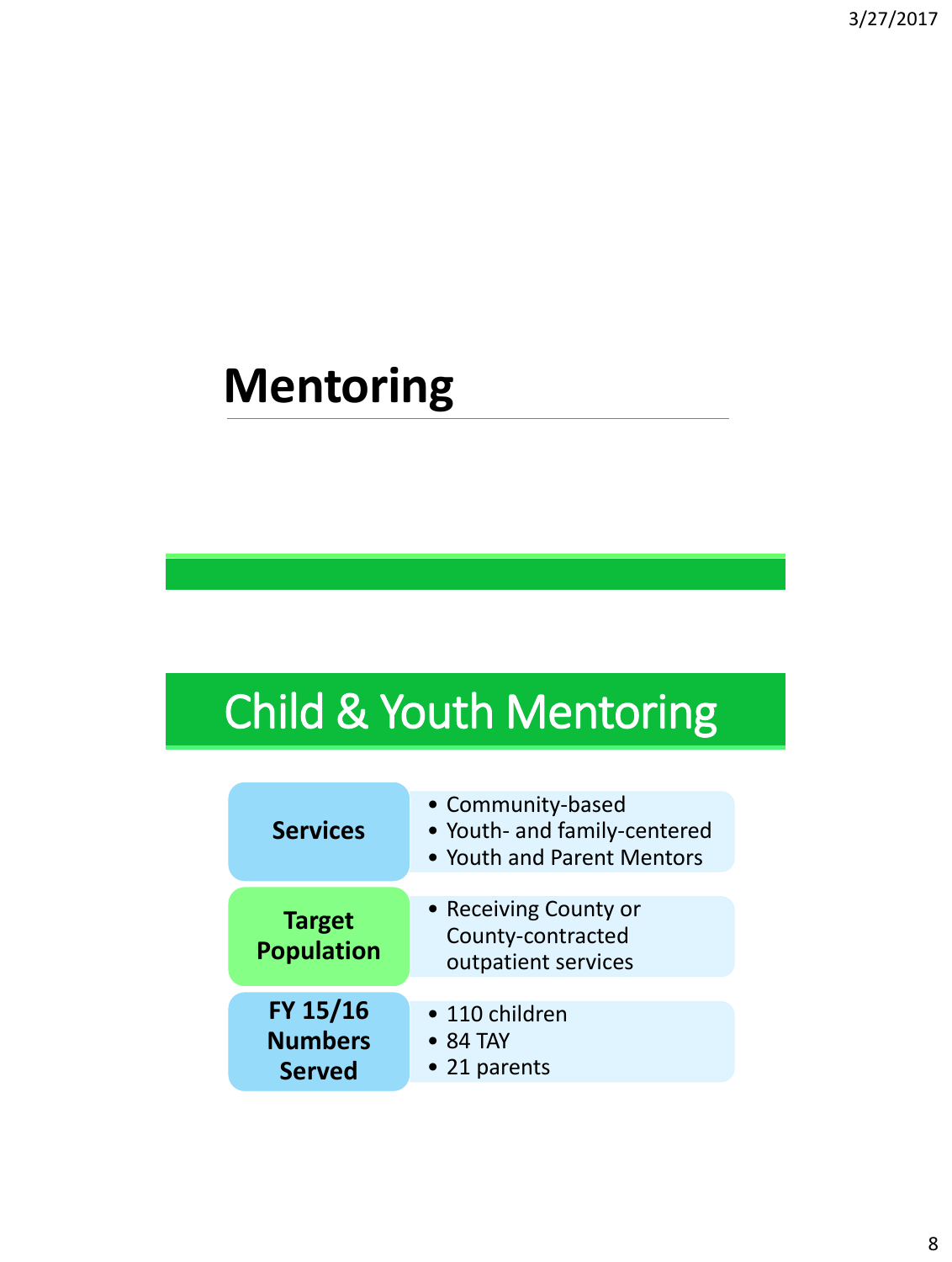

### **Challenges & Successes**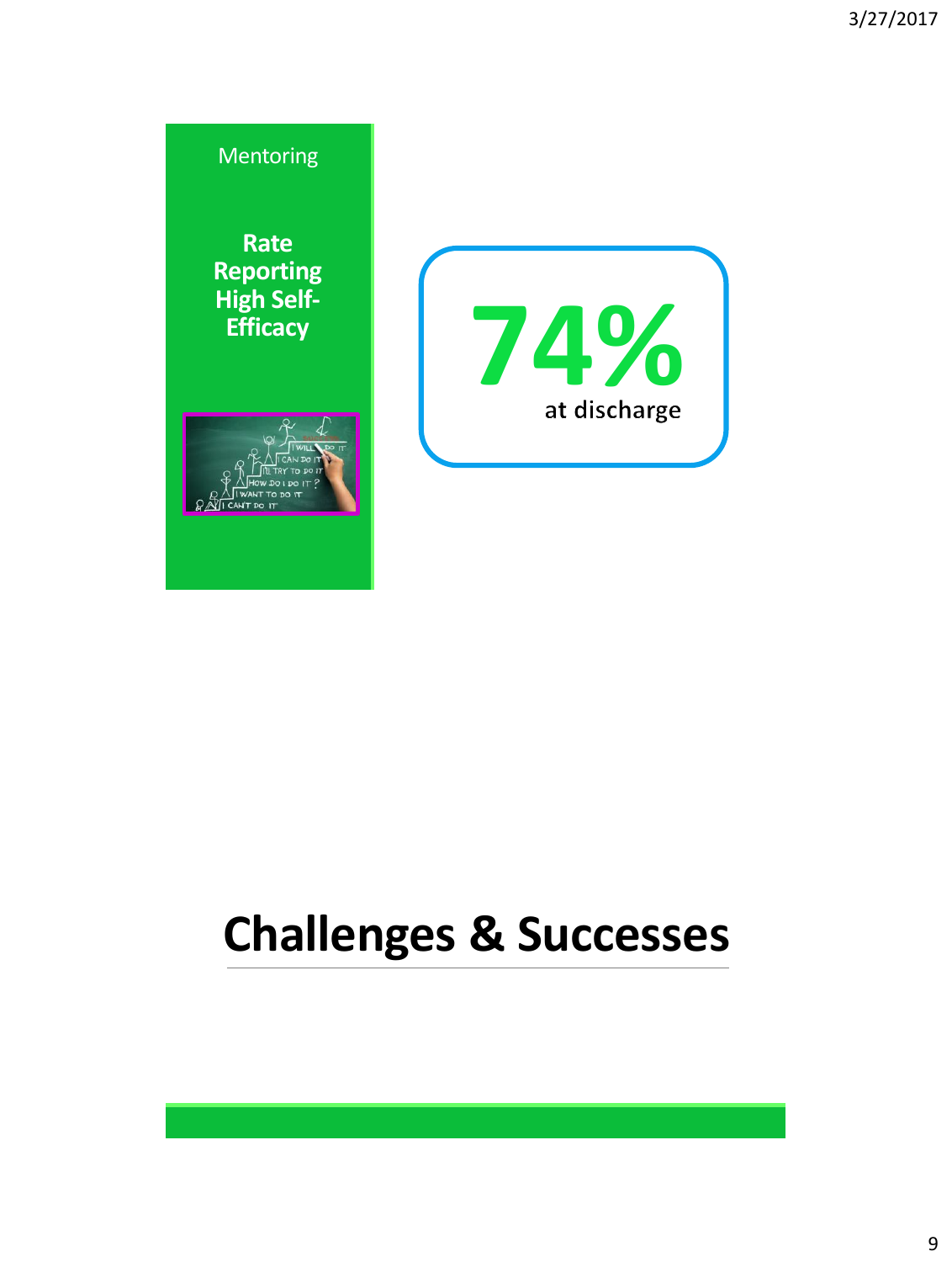#### **Challenges**



#### **Successes**

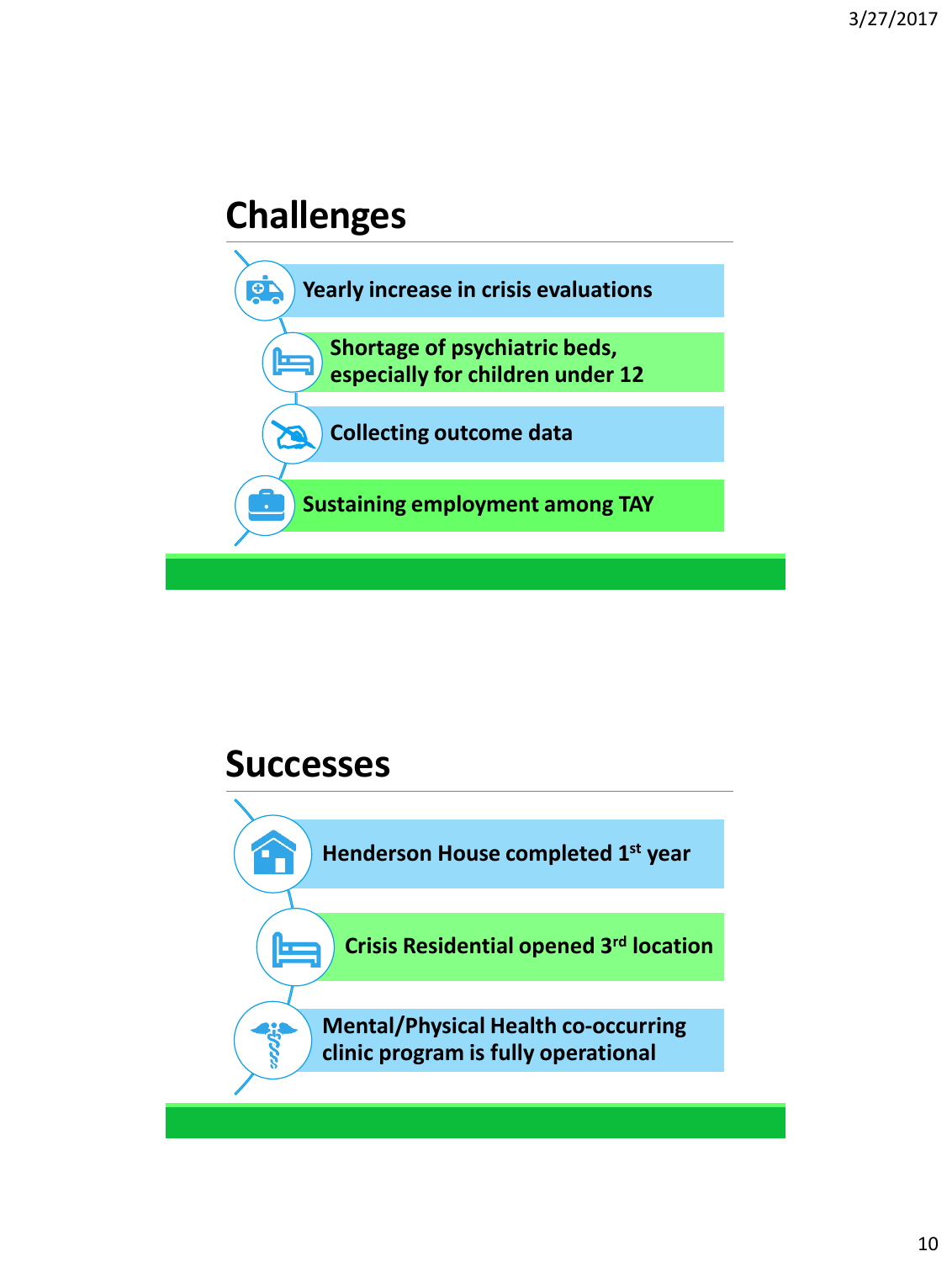3/27/2017

#### **Future Directions**

#### **Programs in Development**